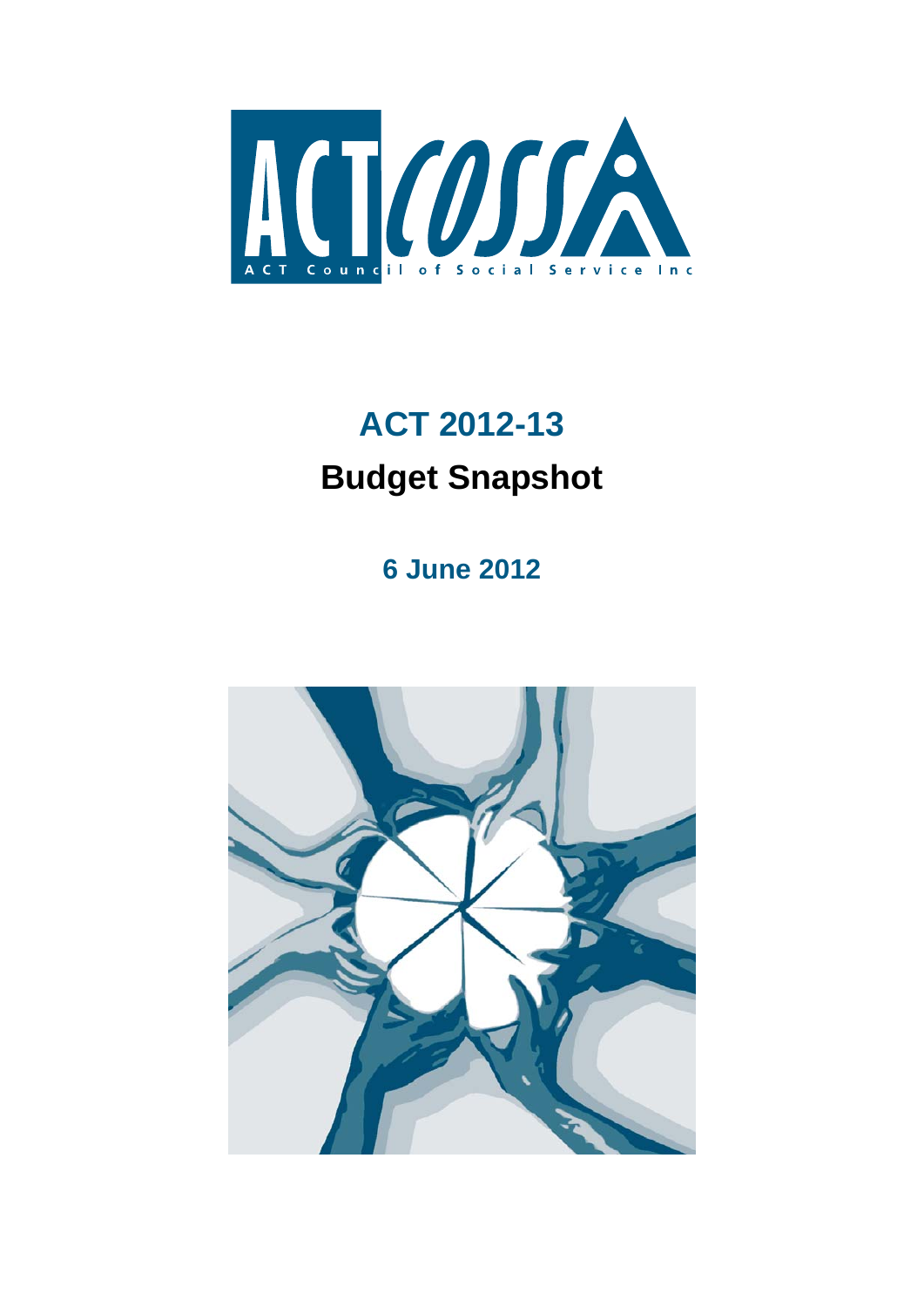## **About ACTCOSS**

ACTCOSS acknowledges that Canberra has been built on the traditional lands of the Ngunnawal people. We pay our respects to their elders and recognise the displacement and disadvantage they have suffered as a result of European settlement. We celebrate Aboriginal and Torres Strait Islander cultures and ongoing contribution to the ACT community.

The ACT Council of Social Service Inc. (ACTCOSS) is the peak representative body for not-forprofit community organisations, people living with disadvantage and low-income citizens of the Territory.

ACTCOSS is a member of the nationwide COSS network, made up of each of the state and territory Councils and the national body, the Australian Council of Social Service (ACOSS).

ACTCOSS' vision is to live in a fair and equitable community that respects and values diversity and actively encourages collaborations that promote justice, equity and social inclusion.

The membership of the Council includes the majority of community based service providers in the social welfare area, a range of community associations and networks, self-help and consumer groups and interested individuals.

ACTCOSS receives funding from the ACT Government - Community Services Directorate.

ACTCOSS advises that this document may be publicly distributed, including by placing a copy on our website.

#### **Contact Details**

| Phone:           | 02 6202 7200                                          |
|------------------|-------------------------------------------------------|
| Fax:             | 02 6281 4192                                          |
| Mail:            | PO Box 849, Mawson ACT 2607                           |
| Email:           | actcoss@actcoss.org.au                                |
| Web:             | www.actcoss.org.au                                    |
| Location:        | Weston Community Hub, 1/6 Gritten St, Weston ACT 2611 |
| Director:        | Roslyn Dundas                                         |
| Deputy Director: | Kiki Korpinen                                         |

June 2012

© Copyright ACT Council of Social Service Incorporated

This publication is copyright, apart from use by those agencies for which it has been produced. Non-profit associations and groups have permission to reproduce parts of this publication as long as the original meaning is retained and proper credit is given to the ACT Council of Social Service Inc (ACTCOSS). All other individuals and Agencies seeking to reproduce material from this publication should obtain the permission of the Director of ACTCOSS.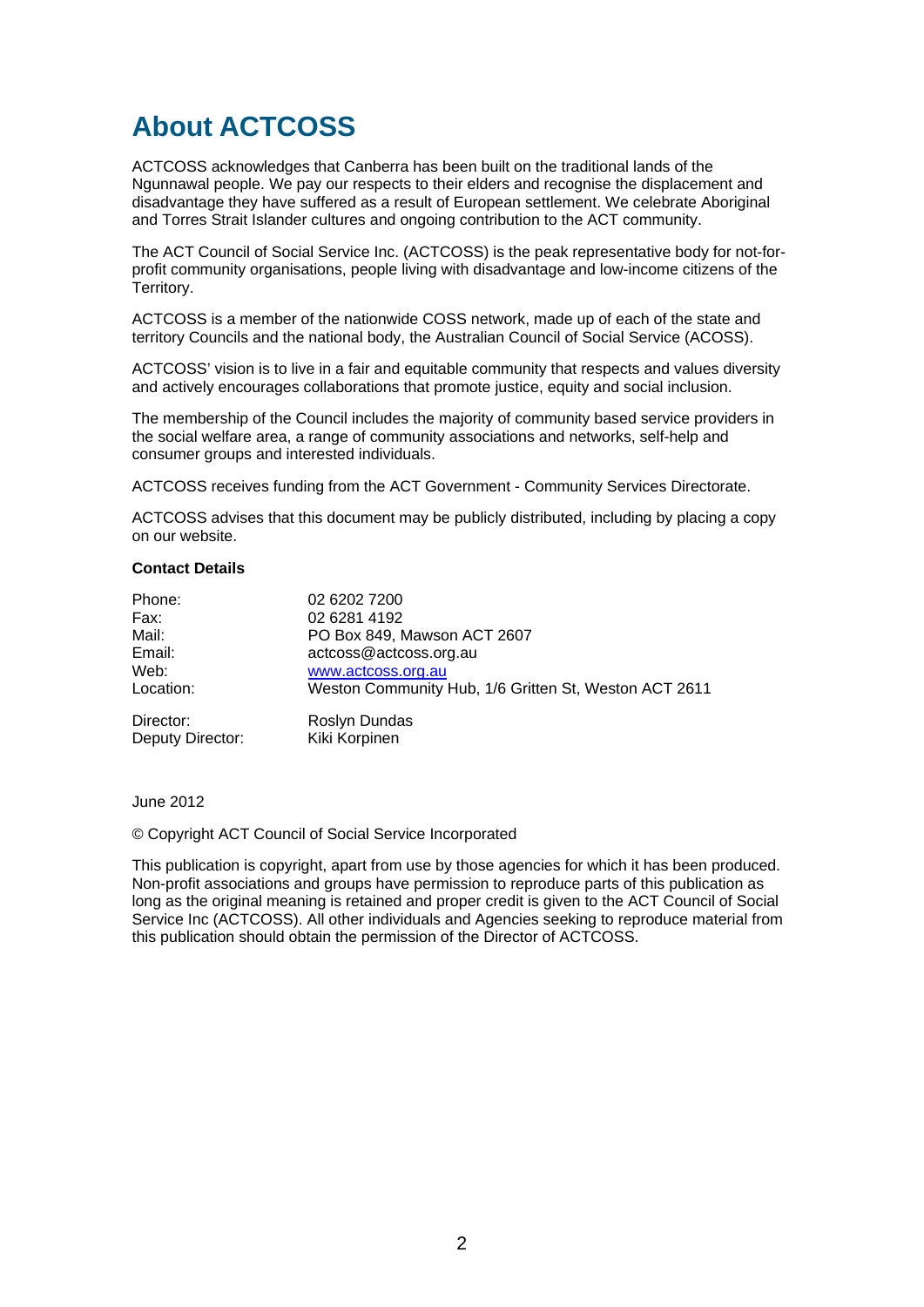## **Contents**

| Alcohol, Tobacco and Other Drugs and Mental Health 21 |  |
|-------------------------------------------------------|--|
|                                                       |  |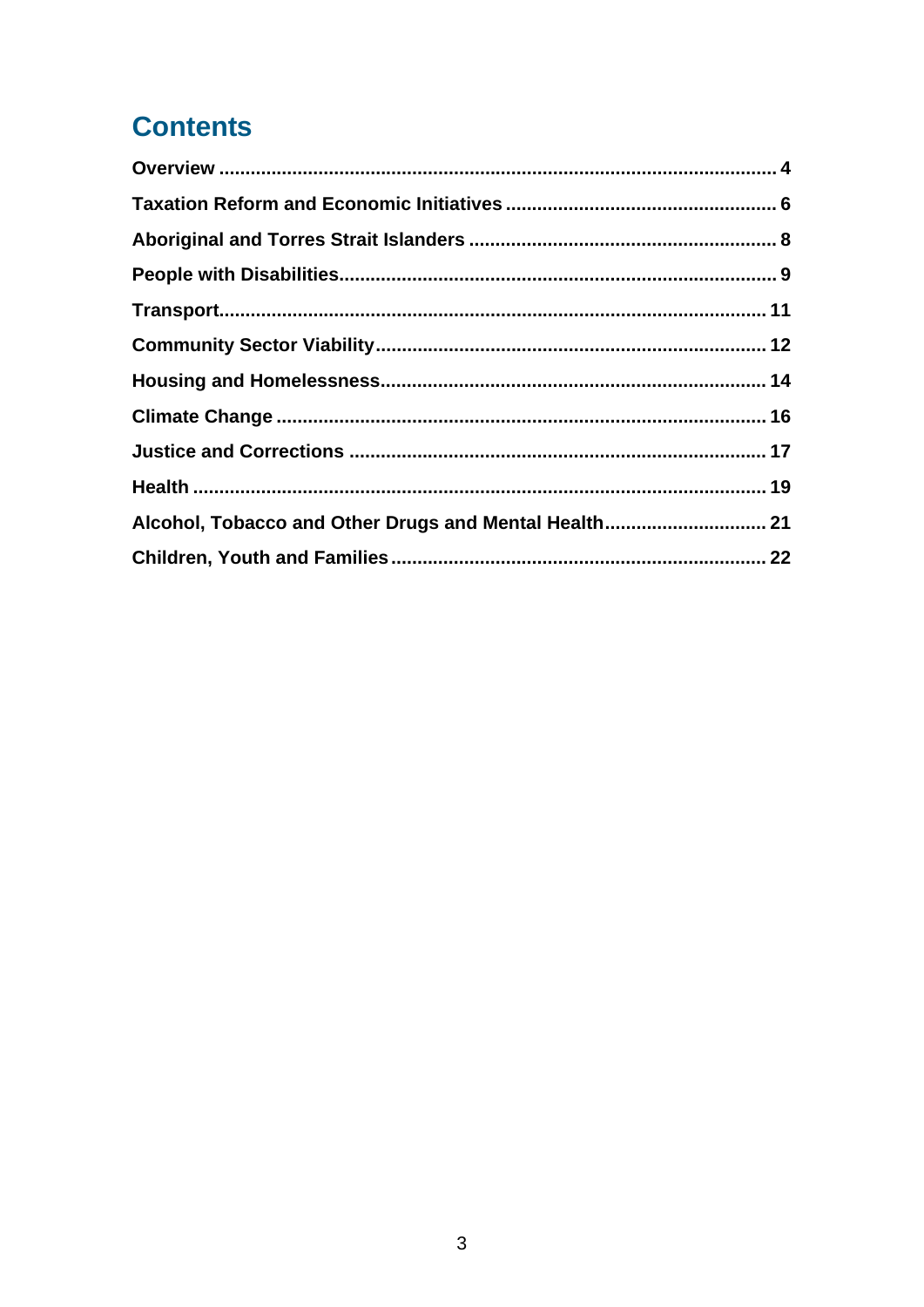## <span id="page-3-0"></span>**Overview**

The ACT Government's Budget for 2012-13 provides no clear skies ahead, leaving the community sector tackling a growing storm of demand and reform.

Recognition of the underpinning issues impacting our community was not forthcoming. Despite some tinkering through investment in meeting current crisis demand we are looking at more young people in out of home care, continuing high levels of incarceration rates for Aboriginal and Torres Strait Islander peoples, and potential increases in social isolation due to rising transport costs with no increase in community transport support.

The major focus of this Budget is taxation reform. ACTCOSS welcomes discussion on revenue policy, particularly where the taxation base can be changed to improve its horizontal and vertical equity, remove social distortions, improve administrative efficiency and provide for future growth. ACTCOSS also sees taxation policy as a legitimate tool to encourage socially beneficial investment and behaviours.

The significant reform of taxation is welcome and necessary and we look forward to working with the government on ensuring taxes are well targeted and appropriate concessions are in place. However, the need for reform in service delivery remains – shifting from increasing acute services to supporting early intervention.

The land tax reforms may result in cheaper rental, but only if landlords choose to reduce their rates of rent. We hope the Affordable Housing Action Plan – Phase 3 will be able to target the small funding allocated for its implementation (\$600,000 over 2 years) to ensure a real increase in rental affordability.

However, housing affordability is not about the cost of the dwelling alone – liveability and transport are also significant cost contributors. The increasing cost of public transport and utilities needs to be met with accessible and balanced concessions or we will see more families in housing stress, increased social isolation and preventable health problems.

### **Community Sector Reform**

It remains disappointing the government has not taken the opportunity to provide the growth funding required to meet the existing demands across community services. Demand continues to outstrip sector capacity, and is projected to increase further, particularly in the light of the growing and ageing population. The ACT Government must consider ongoing funding strategically and plan to increase resourcing to the sector for required services. The provision of community sector indexation of 3.25% will assist community service agencies to meet some of the increasing costs associated with continued service delivery.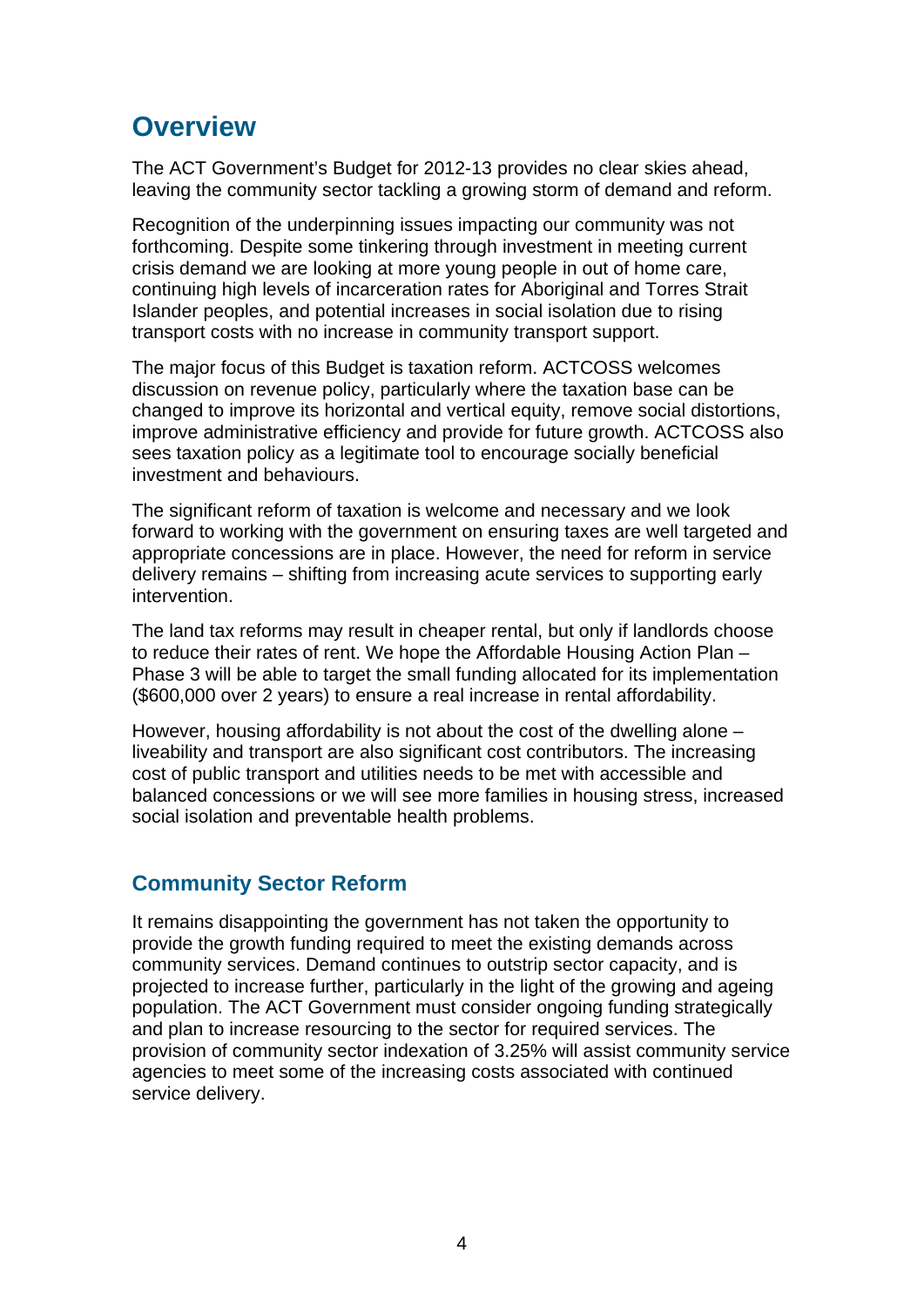The government is seeking a co-contribution from the community sector for the establishment of the Community Sector Transition and Investment Fund which will progress the implementation of the equal remuneration case outcomes and related community sector reforms. This co-contribution will equate to 0.34% of total funding from ACT Government contracts (over \$150,000), in effect reducing indexation of those contracts to 2.91%. While we are looking for a significant increase in funding to the sector to meet the needs of vulnerable Canberrans, ACTCOSS acknowledges reform is difficult to progress if left unfunded. The sector, through the fund, will look for meaningful and responsive reform to ensure value for the contribution being made.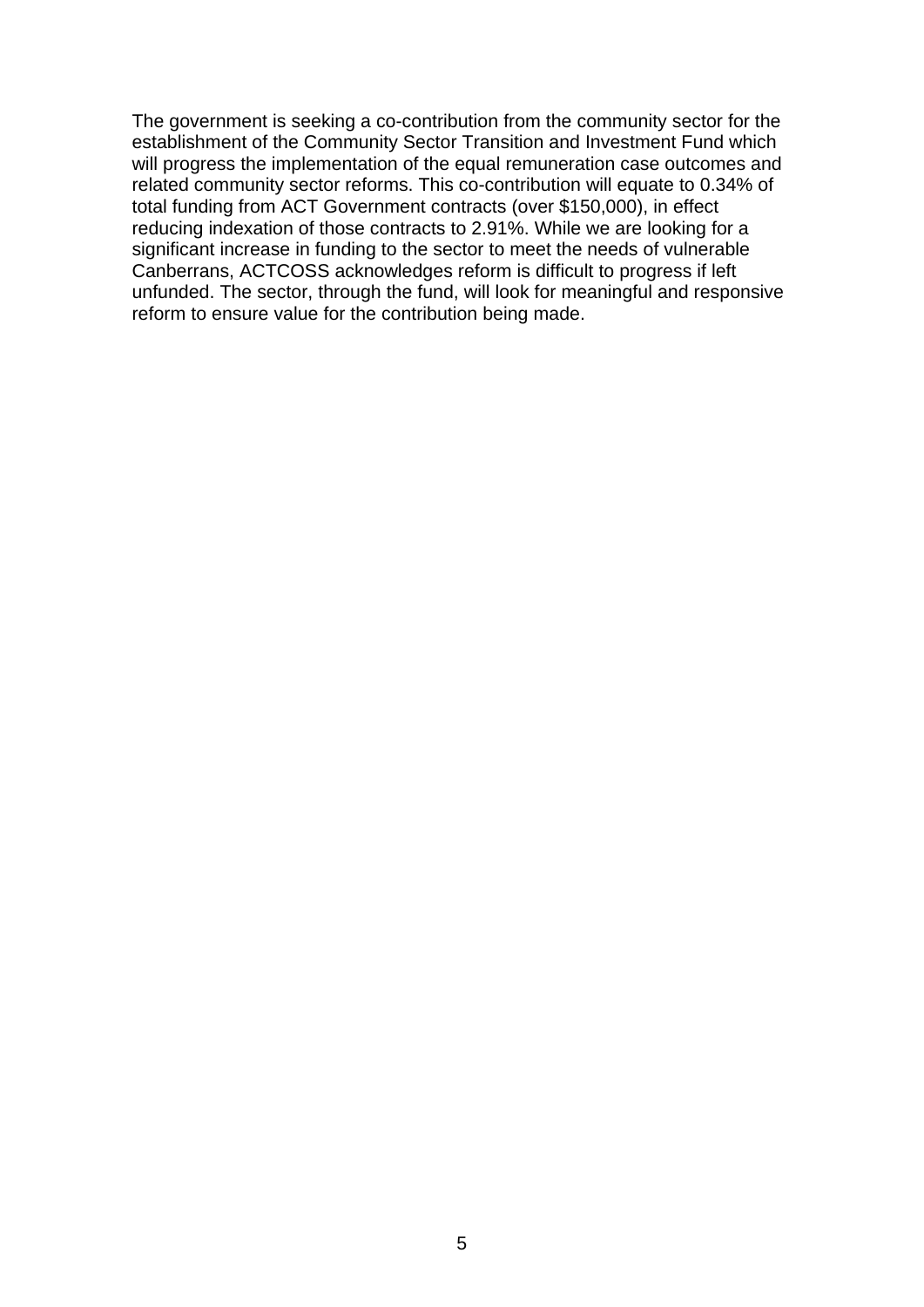## <span id="page-5-0"></span>**Taxation Reform and Economic Initiatives**

### **Selected Initiatives**

### **Abolishing duty on insurance, over 5 years**

Every year, over the next 5 years, duty will reduce by 20%. Abolishing duty on insurance will reduce the cost of general and life insurance policies.

### **Phasing out conveyance/stamp duty**

Conveyancing duty will be abolished over a 20 year period, with the reduction in the marginal tax rate focused on low tax brackets.

### **Expansion of General Rates**

General Rates is being made more progressive with the introduction of new tax brackets and increasing marginal tax rates. General Rates will increase by \$122 on average. Around 24% of properties will incur a decrease in rates payable, with 76% incurring an increase.

### **Reducing payroll tax**

The tax free threshold for payroll tax will increase from \$1.5million to \$1.75million.

#### **Reform of land tax for commercial and residential properties**

Residential land tax will reduce for around 74% of properties, by an average of \$208, around 12% will have an average increase of \$602.

### **\$740,000 over 4 years for** *Assisting People on Low Incomes*

Expands the No Interest Loans Scheme to provide assistance to lowincome members of the community experiencing financial hardship.

### **Associated Concessions**

### **Increase in maximum General Rates rebate for pensioners**

Property owners holding certain concession cards are eligible for a rebate of up to 50% of their rates, with the cap on this rebate being increased to \$565.

#### **Increase in income threshold for Home Buyer Concession Scheme**

The Home Buyer Concession Scheme will now only apply to the sale of new land or the construction of a new house, with the income threshold extended by 25% to \$150,000.

#### **Increased access to Rates Deferral Scheme**

The current scheme will be expanded to include non-pensioners, over the age of 65. The expansion will allow older Canberrans in higher value dwellings but with below average incomes the option to live within their current area, without needing to sell their property.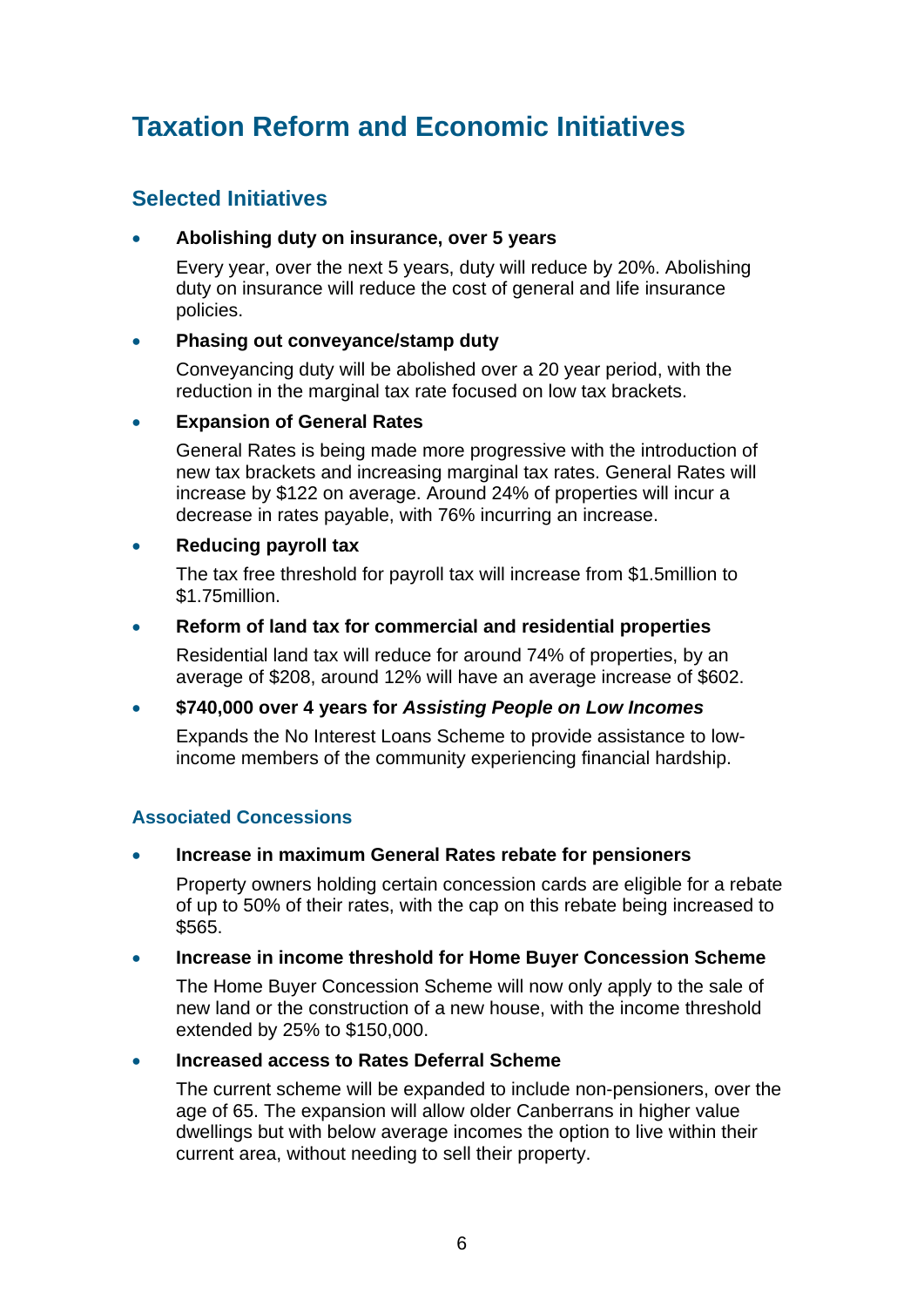### **Issues**

The 5 year reform package of taxation aims to phase out inefficient taxes, replacing them with more efficient taxes in the hopes of achieving a fairer and simpler tax system. Currently 32% of revenue comes through ACT taxes. ACTCOSS broadly supports the aims of the reform agenda, in looking to stabilise revenue while phasing out inefficient taxes. ACTCOSS sees taxation policy as a legitimate tool to encourage socially beneficial investment and behaviours.

The initiatives targeted at improving rental affordability, such as the residential land tax reforms will only result in cheaper rents if landlords choose to reduce the rents charged. There is no built-in incentive to ensure or support the reduction in rents in the community. The general rates reform will need to be monitored in the long term to ensure 'bracket-creep' does not adversely impact on low income households and the rebate scheme keeps pace with rising household values.

The eligibility income criteria for the home-buyers concession scheme will increase from \$120,000 to \$150,000. Full concession will now be available for properties to the value of \$385,000 and a partial concession for properties to the value of \$450,000. ACTCOSS sees the value in this initiative as it supports people to reach the aspiration of home ownership.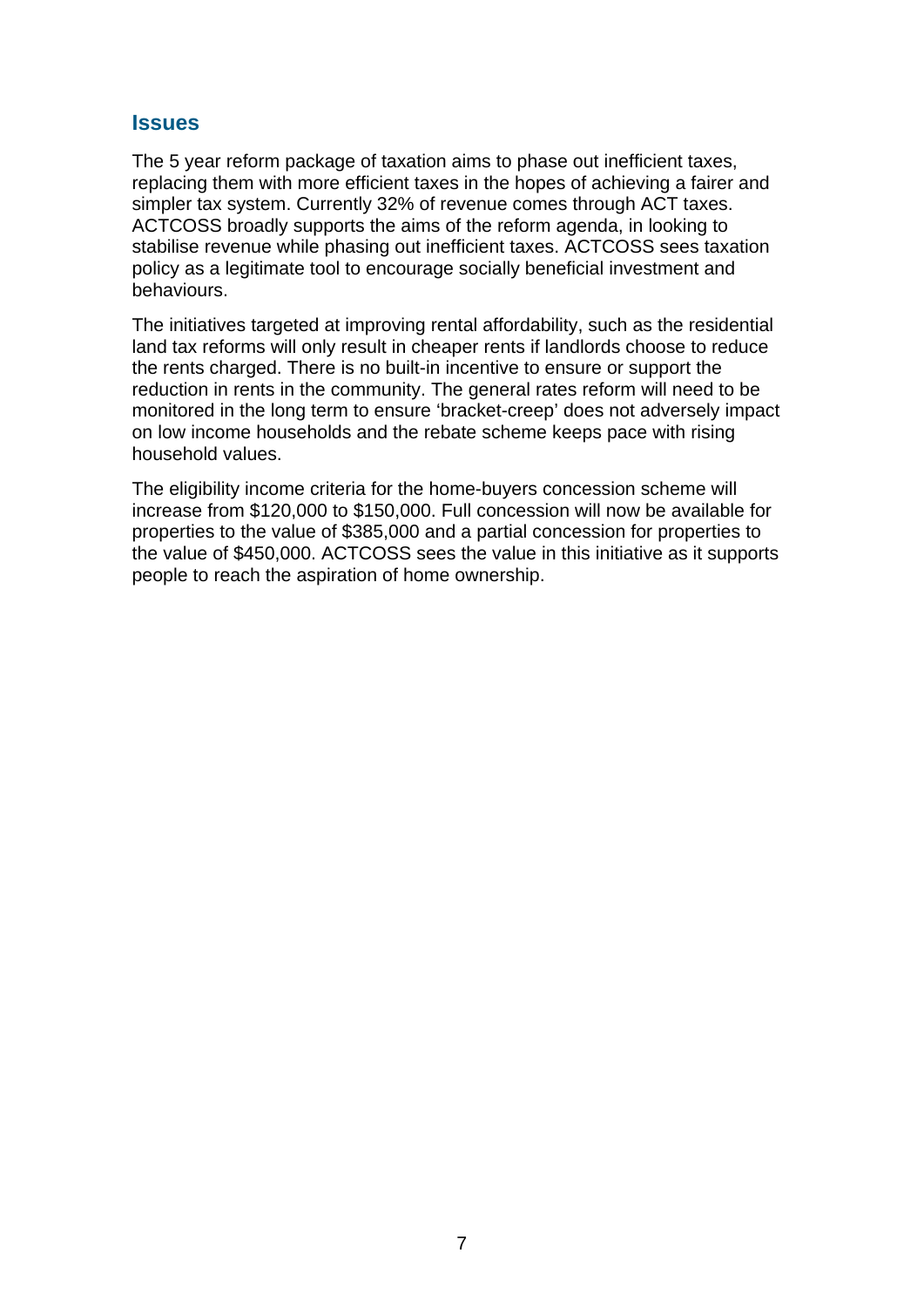## <span id="page-7-0"></span>**Aboriginal and Torres Strait Islanders**

### **Selected Initiatives**

 **\$100,000 one-off funding for the** *Aboriginal & Torres Strait Islander support and capacity building program*

This initiative will support members of the local Aboriginal and Torres Strait Islander communities to undertake certificate training in children's services.

 **\$180,000 one-off funding for the** *Community Helping Aboriginal Australians to Negotiate Choices Leading to Employment and Success (CHANCES)* 

The CHANCES program will provide nationally accredited job-ready training to members of the local Aboriginal and Torres Strait Islander communities, particularly those deemed to be at risk of homelessness, reoffending or facing long-term unemployment.

**\$150,000 over 4 years for the** *Indigenous Business Development* 

This program aims to assist Aboriginal and Torres Strait Islander peoples to start and grow their own business.

### **Issues**

Although the above initiatives are welcomed, ACTCOSS has concerns about the implementation of programs with one-off funding for a 12 month period. Good practice supports consultation and relationship-building for programs to be successful, and one which needs to be respected. ACTCOSS recommends the ACT Government engage in comprehensive consultations with Aboriginal and Torres Strait Islander communities in order to ascertain such programs are what the community desires and provides opportunities to learn how they be best implemented.

Of concern are the number of 'priorities' for Aboriginal and Torres Strait Islander communities contained in the Budget, for example around education, which do not appear to have any funding attached to them. ACTCOSS notes in particular the lack of any mention in the Budget about community or public housing, mental health programs and chronic illness services for Aboriginal and Torres Strait Islanders. Unless proper resourcing is committed to any of these priorities, real positive changes for Aboriginal and Torres Strait Islander peoples and services may not be achieved over the coming financial year.

ACTCOSS also notes the lack of additional resourcing for the ACT Aboriginal and Torres Strait Islander Elected Body in this year's Budget. Without adequate resourcing, such as at a minimum – a full-time chairperson position, the Elected Body is unable to adequately consult with and support Aboriginal and Torres Strait Islander peoples and communities in the ACT, and members are unable to undertake professional development activities.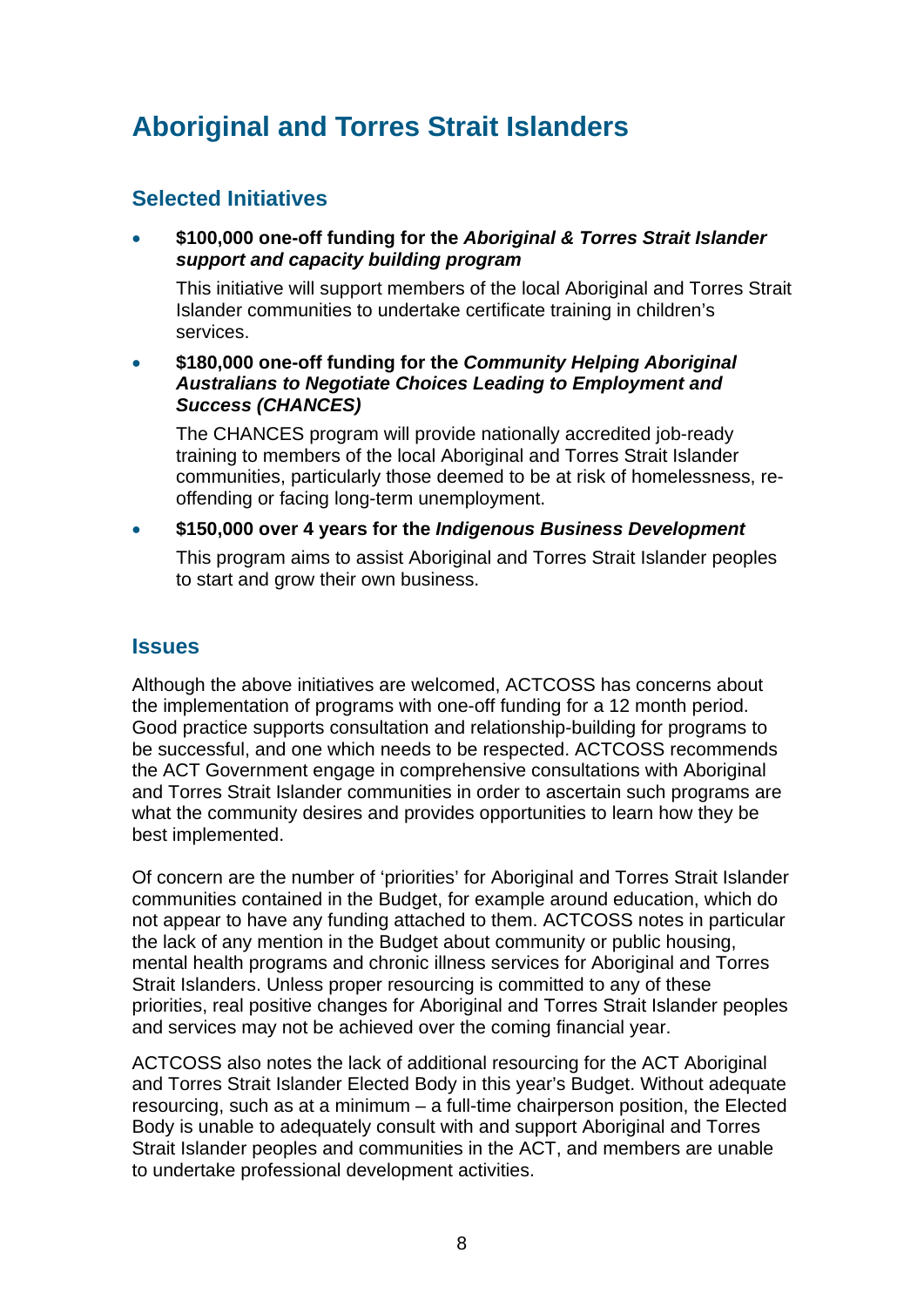## <span id="page-8-0"></span>**People with Disabilities**

### **Selected Initiatives**

### **\$495,000 over 3 years for** *Community Visitors Scheme*

A Community Visitors Scheme will be established to provide an independent and informal service for identifying, resolving or referring matters of concern for people with a disability. This approach will complement existing advocacy services.

### **\$2.9million over 3 years for** *Disability Dual Occupancy Housing*

Three dual occupancy properties will be constructed for clients who, because of the complexity of their disability, need to live alone (single tenancy). These purpose-built properties will provide for greater service efficiency in meeting the needs of these individuals by enabling them to continue to live alone, but be managed via a shared model of accomodation support.

#### **\$3.2million over 4 years for** *Support for CIT Year 12 Program and Students with Disabilities* **(commencing 2013-14)**

This initiative will support the CIT Year 12 program and the Disabilities Support Area to respond to the increasing demand for enrolment of students with complex needs.

#### **\$2million one-off for** *Non-Government Schools – Students with Disabilities*

This is a one-off grant to support existing students with disabilities in nongovernment schools. Funding will be provided on a needs basis utilising the Student Centred Appraisal of Needs approach. This is an internally funded initiative utilising unallocated funds from the Interest Subsidy Scheme.

### **Issues**

While the National Disability Insurance Scheme (NDIS) is acknowledged in the Budget papers as a 'risk' due to significant work yet to be undertaken and potential financial implications, ACTCOSS is concerned there is a lack of proactive vision for implementation in preparing people with disabilities for major changes involved in the NDIS. There must be work done to prepare people with disabilities to control their own funding, make their own choices, understand their options, and exercise autonomy in line with the expectations of the Productivity Commission in its vision for the Scheme.

ACTCOSS welcomes the funding allocated to the Community Visitors Scheme to provide an informal service to assist in addressing matters of concern for people with disability. We look forward to discussing the proposals for the scheme's implementation and ensuring it will work to complement existing advocacy services.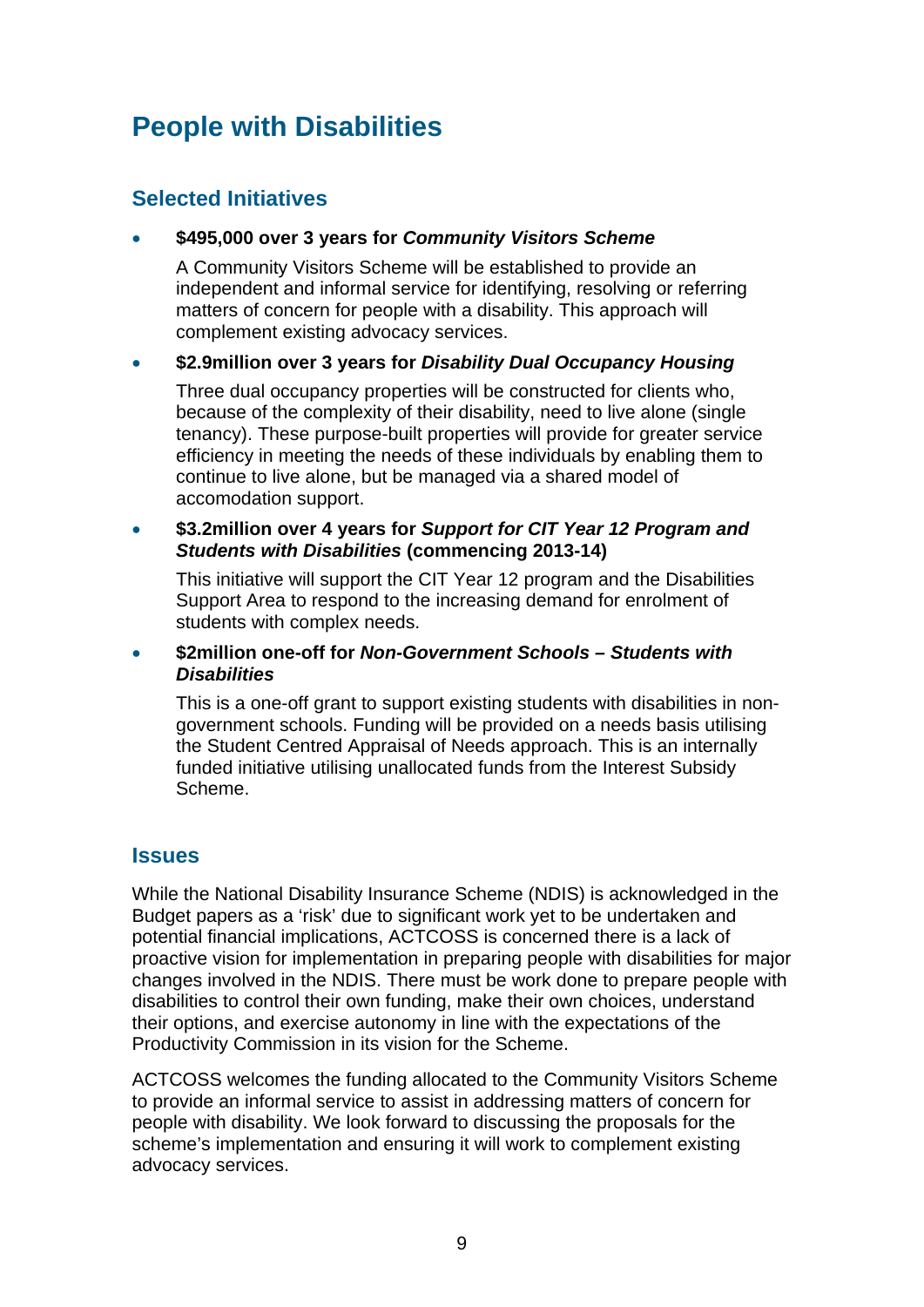Additionally, ACTCOSS is pleased the Budget has allocated funds for a number of initiatives to assist young people with disabilities including allocation to Non-Government Schools to support existing students with disabilities, Special Needs Transport funding, Support for CIT Year 12 Program and Students with Disabilities.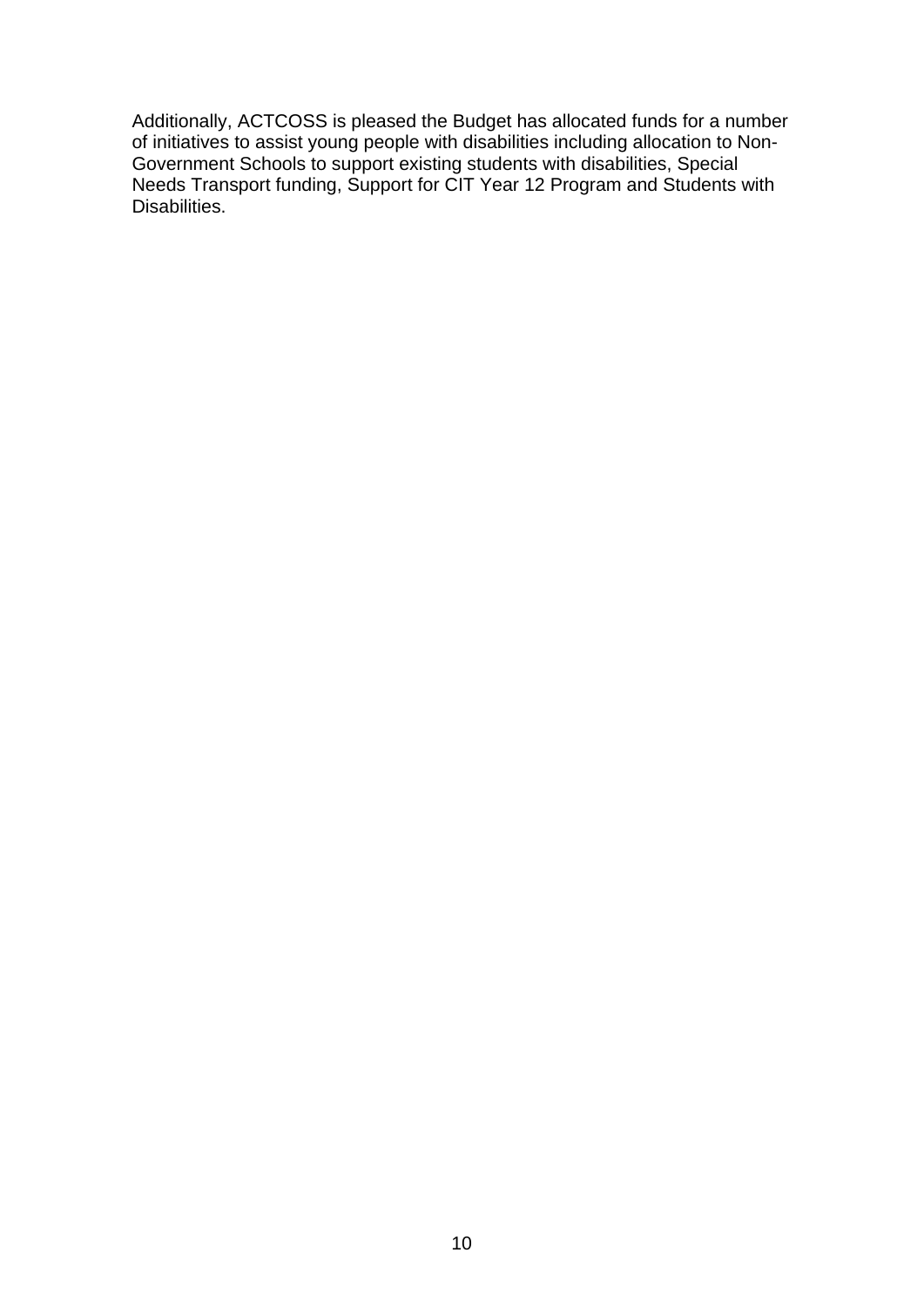## <span id="page-10-0"></span>**Transport**

### **Selected Initiatives**

 **\$1.5million over 1 year for** *School Transport for Students with Disabilities* 

This initiative supports the transport of students with a disability, ensuring access to the nearest most appropriate setting.

 **\$4.5million over 4 years for** *Bus Stop Upgrades to Disability Standard*  **(capital expenditure)** 

This funding is for the continued improvements of bus stops and shelters to ensure compliance with the *Disability Discrimination Act 1992.*

 **\$38million over 4 years for** *ACTION – Bus Replacement Program* **(capital expenditure)**

Bus replacements for the ACTION fleet to ensure compliance with the requirements of the *Disability Discrimination Act 1992.* An estimated 90 buses will be replaced.

### **Issues**

ACTCOSS is concerned with the increase in public transport fares by 2.5% for students and 2.6% for adults. This increase may place a significant burden on low income citizens who are reliant on public transport as their only means of travel and are most affected by increased changes to transport fares. While transport services have associated costs, the desire to encourage more Canberrans to use public transport will be met if prices remain affordable and services are accessible.

ACTCOSS welcomes the announcement of funding to support transport initiatives for people with disabilities, including school transport, the close to \$40 million which will facilitate the replacement of ACTION buses to ensure compliance with the requirements of the *Disability Discrimination Act 1992*; and the upgrade of bus stops to comply with the same Act.

ACTCOSS is concerned with the lack of mention of community transport at any point in the 2012-13 ACT Budget. This is despite the fact the ACT has individuals who cannot access public transport for a variety of reasons; an increasing population in satellite suburbs; and current service providers of community transport are at capacity. It is particularly disappointing given the growing body of evidence linking the availability of accessible transport to the social determinants of health, and the understanding of the negative impacts transport disadvantage can have on an individual.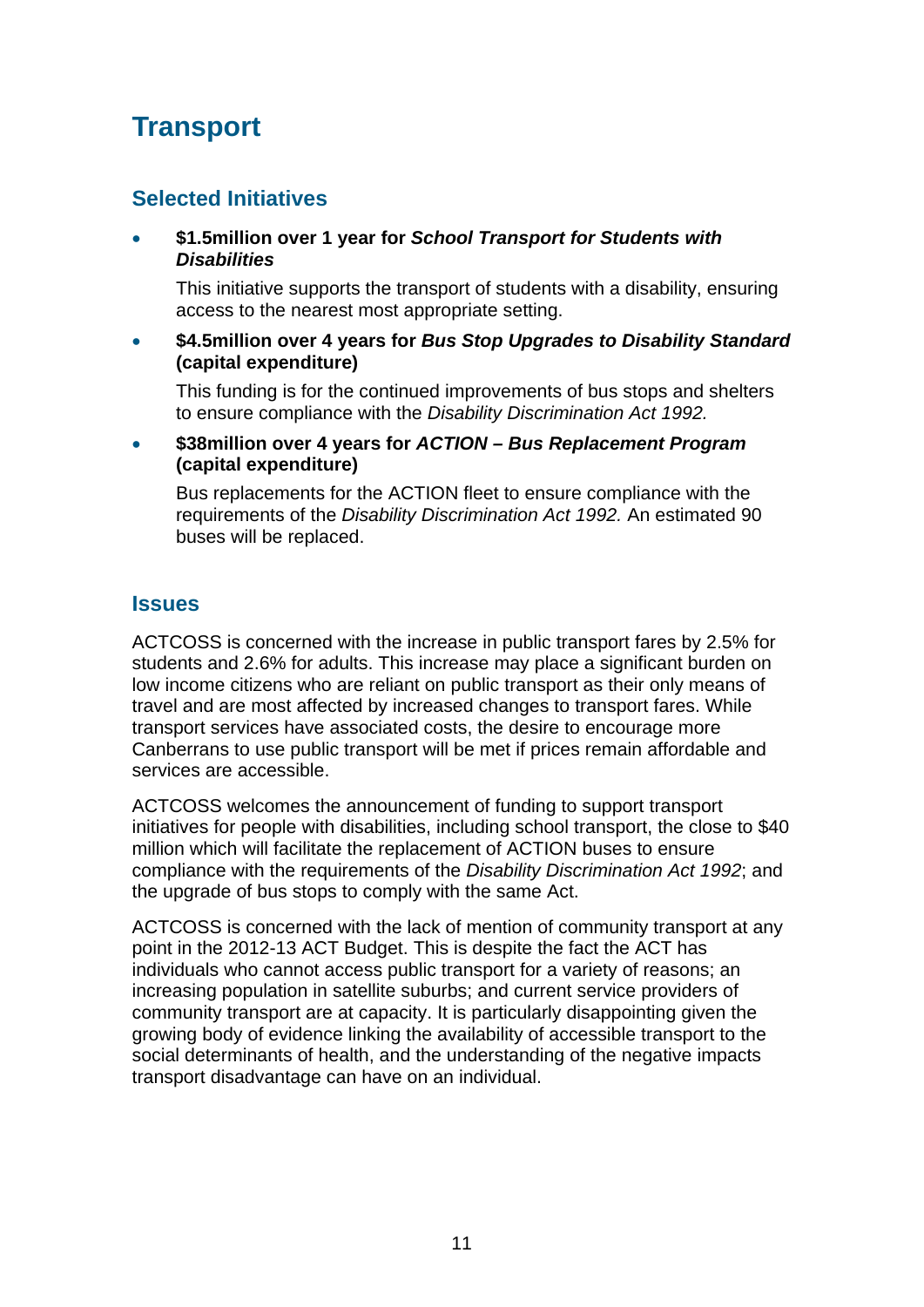## <span id="page-11-0"></span>**Community Sector Viability**

### **Selected Initiatives**

### **3.25% Community Sector Indexation**

Calculated on the formula using CPI and WPI, community sector indexation shows a slight decrease from the 2011-12 financial year, resulting in an indexation figure of 3.25% for ACT Government service funding agreements in 2011-12.

Note: an adjustment of 0.34% will be made to eligible service funding agreements (for organisations receiving over \$150,000) managed by Housing ACT, the Community Services Directorate, and the Health Directorate as a contribution to the "Implementation of Equal Remuneration Case outcomes and Related Community Service Reforms Initiative" (Community Sector Transition and Investment Fund).

#### **\$1.391 million over 3 years for implementation of** *Equal Remuneration Case Outcomes and Related ACT Community Sector Reforms*

This initiative will provide support to the community sector in response to the ACT Government's commitments relating to the outcome of the equal remuneration case, and will manage a series of community sector reform projects (through the Community Sector Transition and Investment Fund).

This amount represents the contribution of 0.34% mentioned above.

### **\$4.478million over 4 years for** *Social and Community Services (SACS) Pay Equity Award*

Funding for the implementation of the outcomes of the Equal Renumeration Order, through the Health and Community Services Directorate and Housing ACT. Funding comes from changes to appropriation in Health Directorate, Community Services Directorate, and Housing ACT.

### **\$550,000 over 2 years for** *Woden/Weston Creek Community Hub (Feasibility and Forward Design)*

A feasibility study and forward design for a community hub in the Woden/Weston Creek region to accommodate a community centre, a childcare centre and a seniors centre.

#### **\$2.5million over 2 years for** *Upgrade of Community Facilities and Childcare Centre Improvements*

Upgrades and refurbishments to community facilities, including youth centres, childcare centres, neighbourhood halls and community rooms.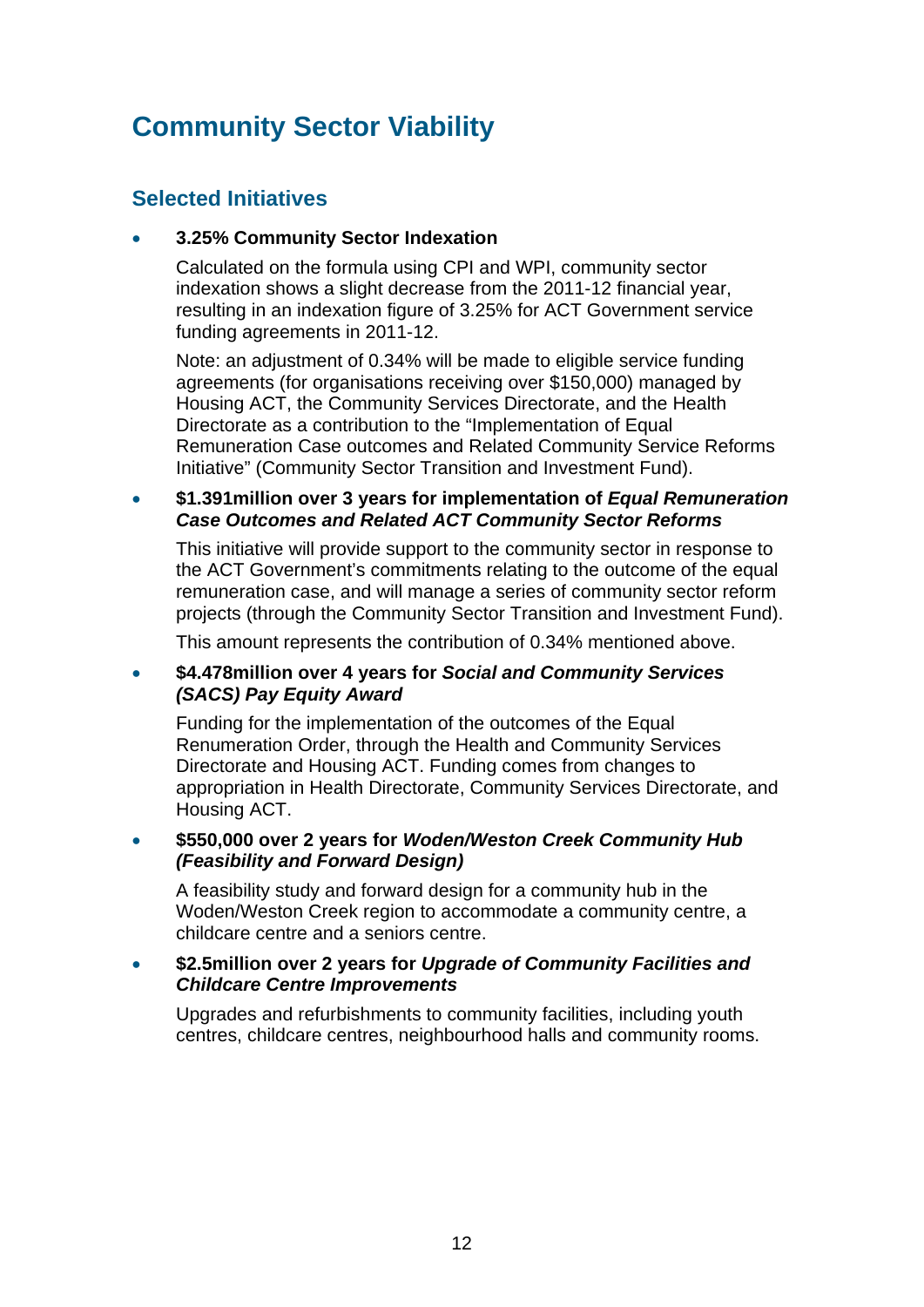### **Issues**

It remains disappointing the government has not taken the opportunity to provide the growth funding required to meet the existing demands on community services. Demand continues to outstrip sector capacity, and is projected to increase further, particularly in the light of the growing and ageing population. The ACT Government must consider ongoing funding strategically and plan to increase resourcing to the sector. The provision of community sector indexation of 3.25% will assist community service agencies to meet some of the increasing costs associated with continued service delivery.

The government is seeking a co-contribution from the community sector for the establishment of the Community Sector Transition and Investment Fund which will progress the implementation of the equal remuneration case outcomes and related community sector reforms. This co-contribution will equate to 0.34% of total funding from ACT Government contracts (over \$150,000), in effect reducing indexation of those contracts to 2.91%. While we are looking for a significant increase in funding to the sector to meet the needs of vulnerable Canberrans, ACTCOSS acknowledges reform is difficult to progress if left unfunded. The sector, through the fund, will look for meaningful and responsive reform to ensure value for the contribution being made.

ACTCOSS welcomes the provision of funding to implement the outcomes of the Equal Remuneration Case. Equal Pay is critical for effectiveness and viability of services provided by the community sector. The implementation of the pay case is to occur over an eight year period. The government has publically committed \$27 million to fund the implementation, with approximately \$4.5 million allocated in this Budget for the first 4 years of the 8 year phase in.

Additionally, in light of the significant reform agenda both federally and locally, services are facing an increased compliance burden. Reform measures which add to the professionalisation of the sector and enhance quality service delivery are certainly welcome, however they have meant the cost of providing a quality community service is increasing.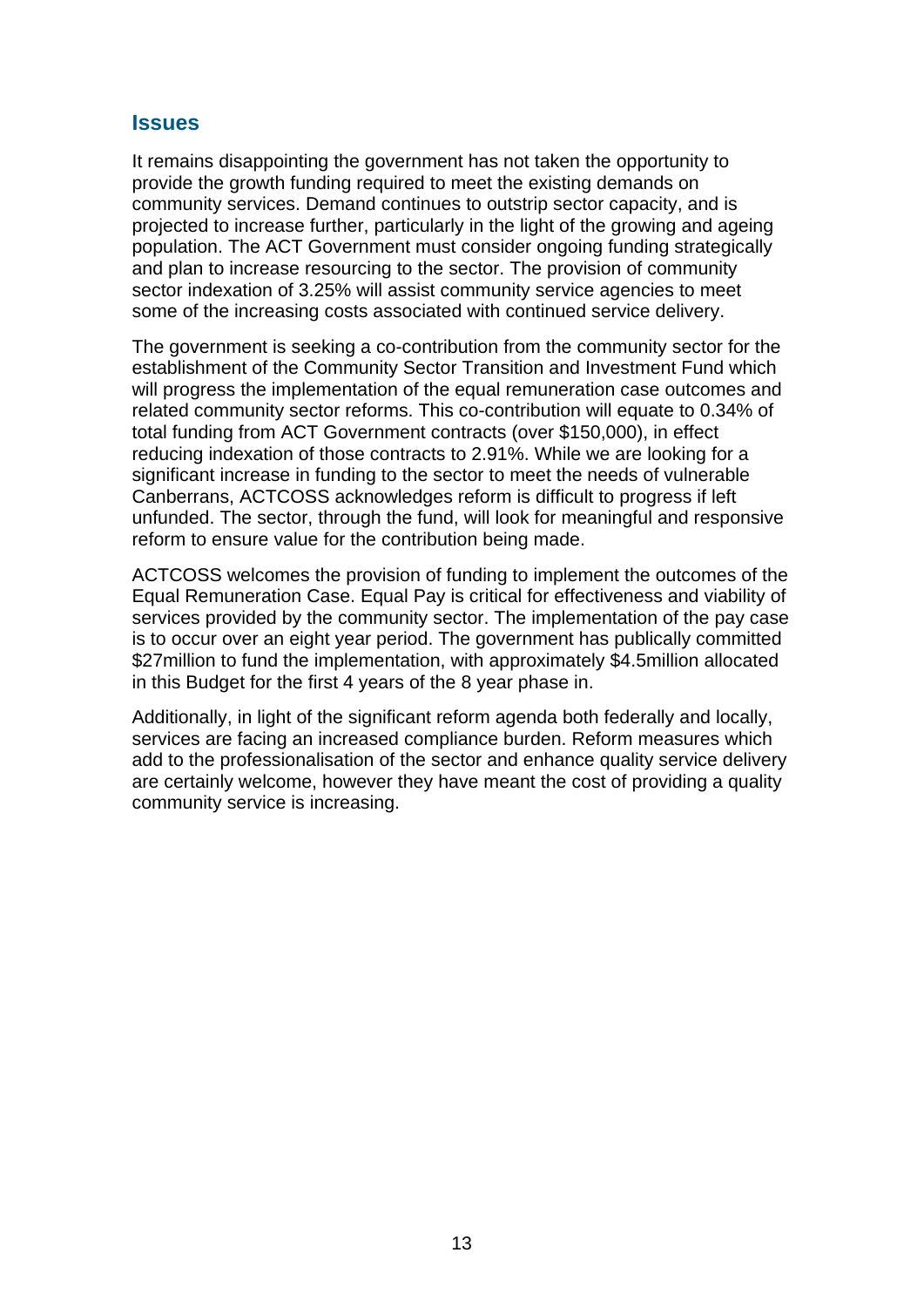## <span id="page-13-0"></span>**Housing and Homelessness**

### **Selected Initiatives**

**\$600,000 over 2 years for the** *Affordable Housing Action Plan Phase 3*

This initiative aims to address the shortage of affordable rental properties and to ensure the continuation of existing affordable housing initiatives.

### **\$5million over 3 years for** *Expansion of Social Housing – Stage 2*

This project provides for construction of additional dwellings to address social housing needs, with a particular focus on supported accomodation.

 **\$130,000 over 1 year for** *Common Ground Supportive Housing Model (Design)*

This project provides for the design of a Common Ground supportive housing complex for people experiencing homelessness and people on low incomes.

#### **\$1.5million over 3 years for** *Security Improvement Program for Elderly Public Housing Tenants* **(commencing 2013-14)**

This project provides for additional secruity measures to improve the safety and security for elderly public housing tenants living in older persons' accommodation and multi-unit complexes.

**4-year** *Indicative Land Release Program* 

Includes a release target of 19,500 dwelling sites between 2012-13 and 2015-16. These targets are aimed at meeting housing demand and establishing an inventory of serviced land.

### **Issues**

ACTCOSS welcomes the allocation of funds for the Expansion of Social Housing to construct additional dwellings to address social housing. The lack of overall funding for housing affordability is disappointing. However, ACTCOSS welcomes the continuation of the Affordable Housing Action Plan Phase 3 over the next 2 years, noting there are no budgeted initiatives around affordable rental or investment in community housing. It should also be noted there is no real investment in increasing public housing stock, and enhancement strategies are deferred until 2013. Targets for public housing and not-for-profit managed tenancies were not met in 2012-13.

Changes in the taxation regime purporting to be targeted at housing affordability such as land tax reductions for 'affordable rental properties' placed little requirement on landlords to pass on savings. The broader changes in stamp duty and land rates generally are welcome and may ease options regarding turn-over of current housing.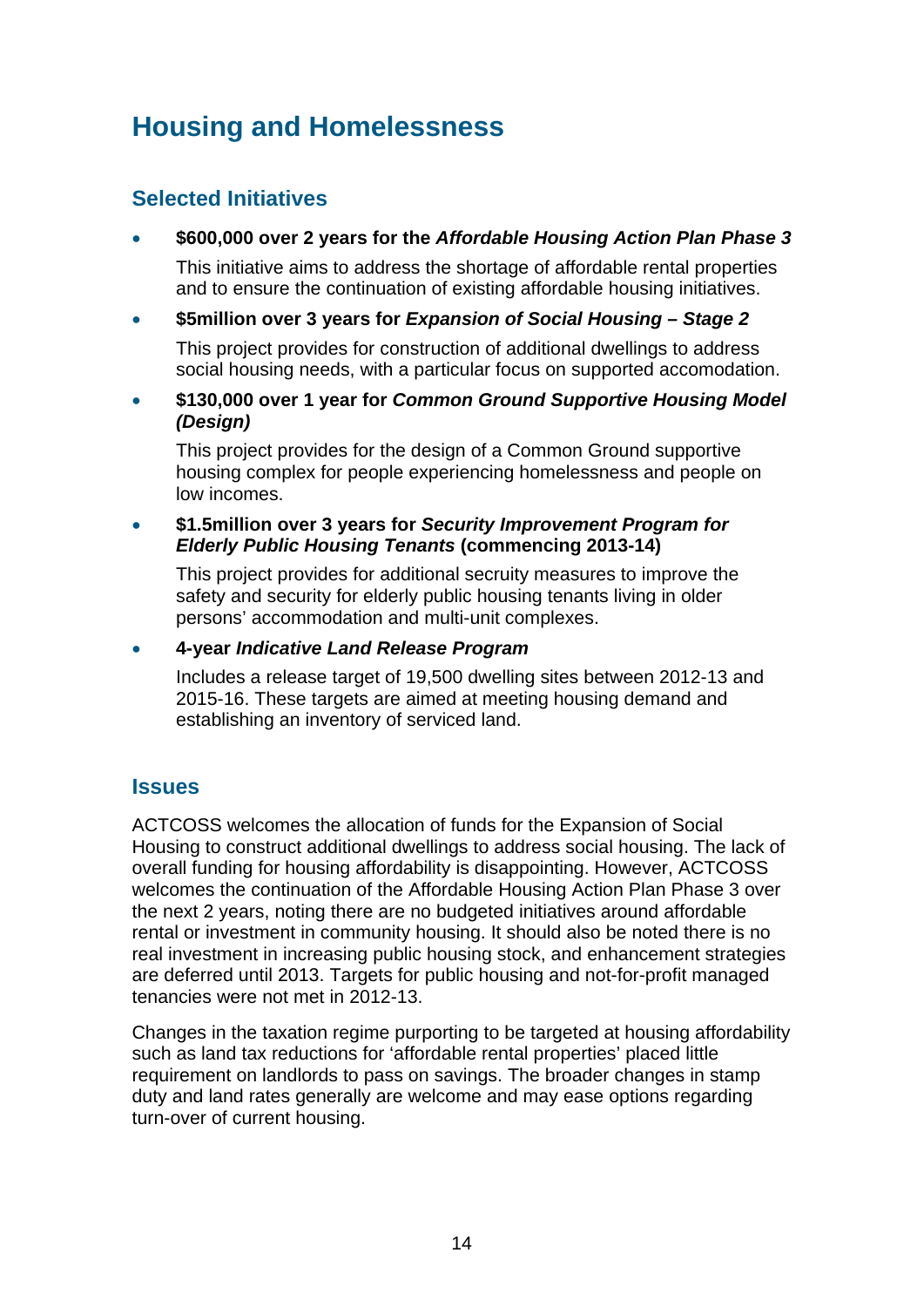We are pleased to see ongoing commitment to the Common Ground Supportive Housing Model with the allocation of \$130,000 over the coming financial year for the design phase. This initiative, if implemented, will provide a further option for addressing homelessness in the ACT.

Assumptions have been made around the continuation of Commonwealth funding for social housing and homelessness which is due to be renegotiated in 2013, however ACTCOSS is concerned about the potential impact on the provision of homelessness support services in the ACT.

While there is a target for land releases, there is no indication of how these will be taken up and therefore there may not be downward pressure on prices. In addition, it is unclear what proportion of this program is focused on affordable housing.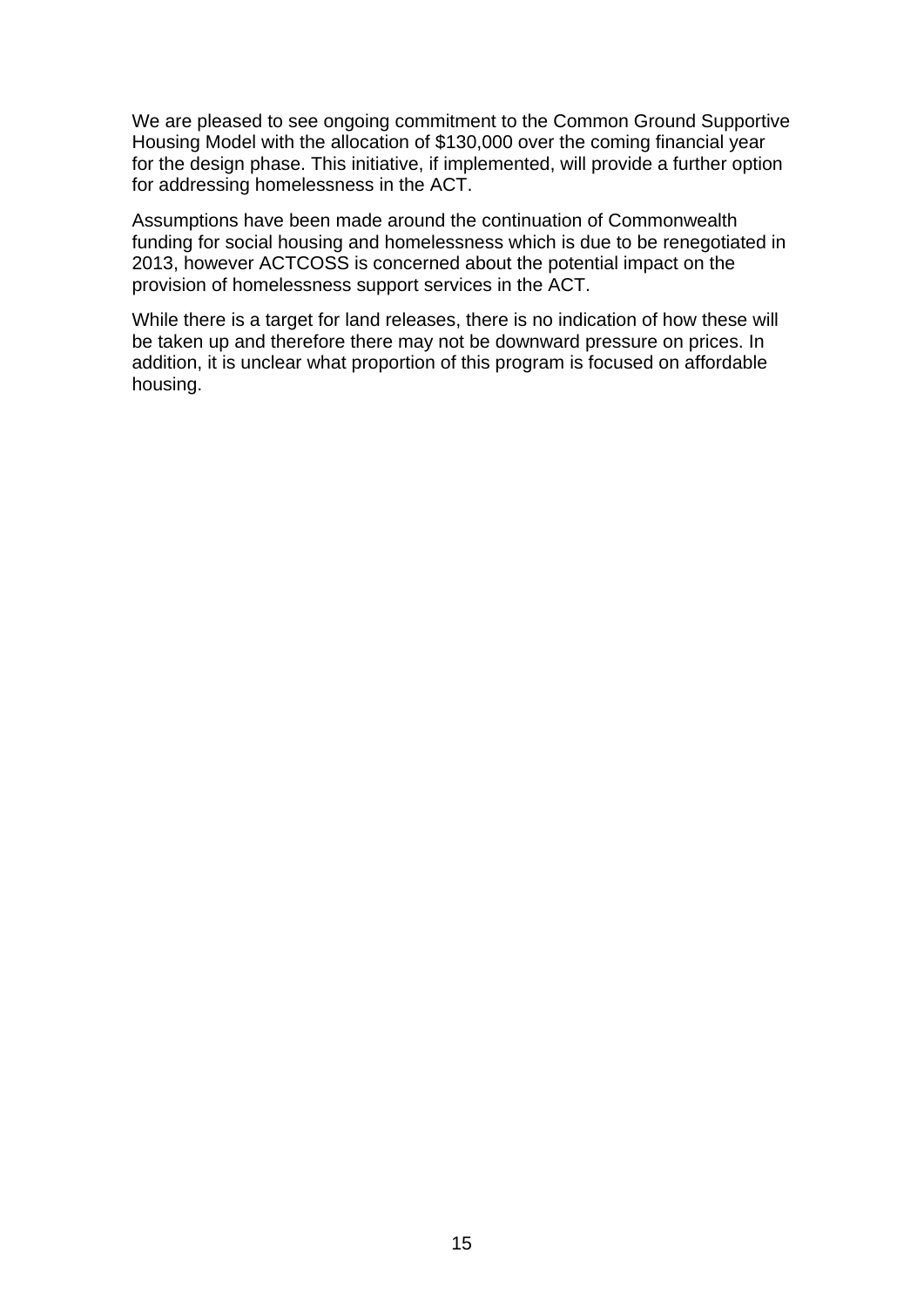## <span id="page-15-0"></span>**Climate Change**

### **Selected Initiatives**

### **\$2million in 2015-16 for the** *Expansion of Public Housing Energy Efficiency*

An extension of the current program to improve the energy efficiency of public housing. The 2011-12 Budget allocated \$8million over 4 years.

### **\$735,000 over 4 years for** *Contribution to National Energy Bodies*

The ACT will contribute to national energy policy and administrative bodies, namely the Australian Energy Market Commission and the Council of Australian Governments Standing Council on Energy Resources.

### *Utilities Concession* **capped at \$374.82 – up from \$346.20**

Pensioner and Health Care Card holders are able to access a 68% rebate on the cost of the electricity consumed, capped at \$374.82.

### **Issues**

ACTCOSS welcomes the resourcing for contributions to National Energy Bodies as it is important the ACT remain engaged in conversations regarding the national energy market. Some of this funding would best be targeted as a resource in the community sector which would provide informed consumer input at the national level, and advocate for the needs of people experiencing energy poverty in the ACT.

The commitment of \$2million in 2015-16 to continue the expansion of the program to improve the energy efficiency of public housing is welcomed. However, there is a real need to expand the current Outreach program which provides assistance to low-income households in reducing energy bills. This is particularly important as there are no provisions for improvements to energy efficiency of private housing which can have a negative impact on low-income consumers who are renting privately.

While the utility concession is a welcome increase, it does not keep up with the projected increase in electricity bills of 17%, due to come into effect on 1 July 2012, and may not mitigate the negative effect this rise will have on low-income households. ACTCOSS is concerned the Utilities Network Facilities Tax will disproportionately affect low-income households if for-profit utility businesses choose to pass on the cost to consumers.

The \$800,000 committed to the Energy Efficiency (Cost of Living) Scheme is important, particularly for the monitoring of the scheme. However, ACTCOSS is concerned in relation to the projected revenue for the ACT Government of over \$1million in 2013-14 from the scheme. This appears to be reliant on increased diversity in the energy market, which could take more than 12 months.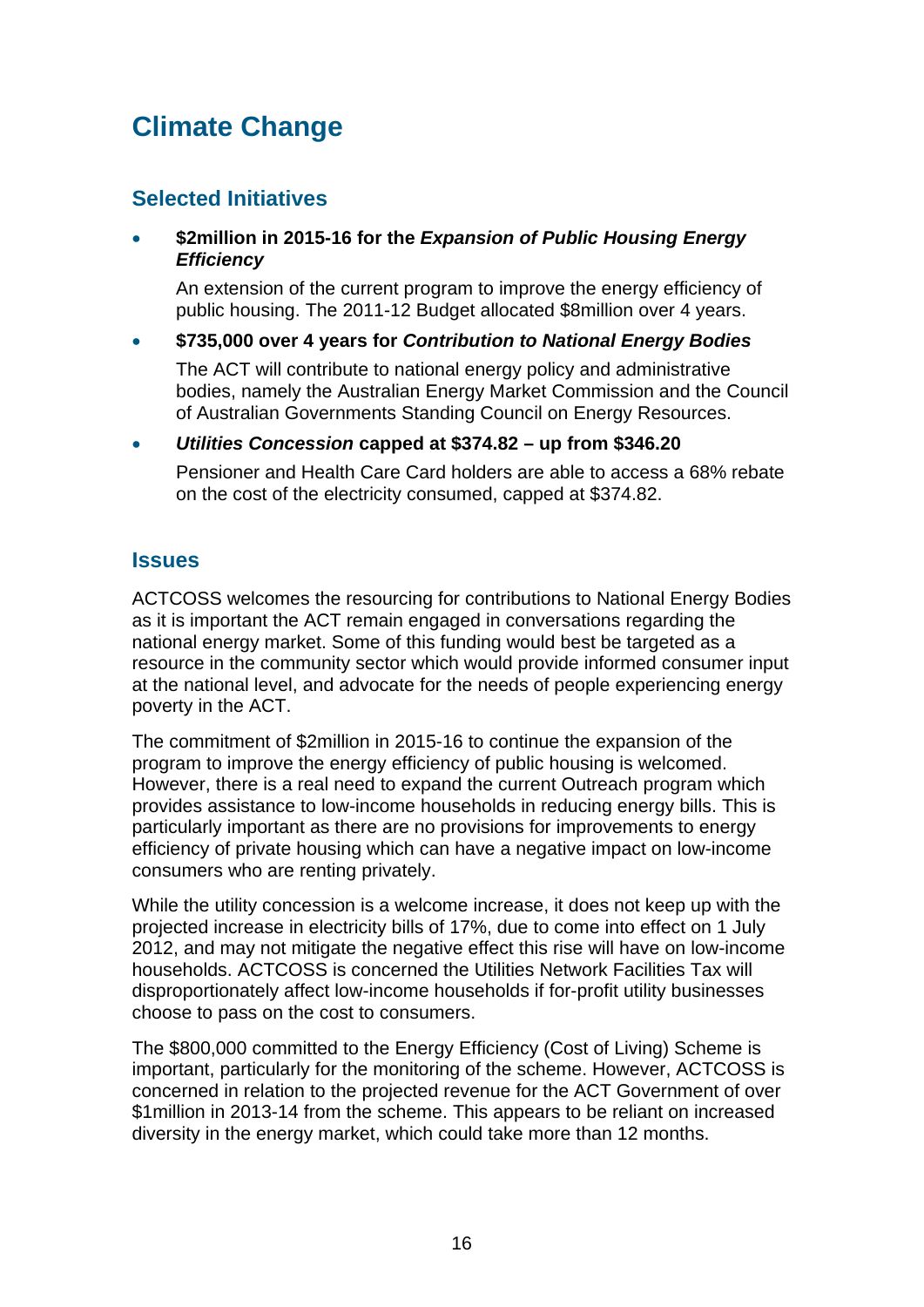## <span id="page-16-0"></span>**Justice and Corrections**

### **Selected Initiatives**

 **\$900,000 over 3 years for** *Street Law Outreach Service for the Homeless*

Building on the pilot program to establish further outreach clinics and referral networks for people experiencing homelessness.

 **\$666,000 over 3 years for** *Relocation of the Women's Legal Service Centre* **(commencing 2013-14)** 

The relocation will enable the Women's Legal Service to improve services, and allow expansion of other Community Legal Centres at Havelock House.

 **\$1.137million over 2 years for** *Extending Throughcare for Offenders to the Community* **(pilot program)**

Extending the throughcare model beyond the end of an offender's custodial sentence to support their transition into the community and reduce their risk of reoffending.

 **\$2.915million over 4 years for** *Corrective Services Operational Capacity* 

Funding increases in staffing to meet service demand, and repair and maintenance costs for the correctional facility.

**\$588,000 over 2 years for the** *AMC Crisis Support Unit Upgrade*

Improving the design and functionality of the Crisis Support Unit at the Alexander Maconochie Centre (AMC) to provide a safer environment for staff and detainees.

### **Issues**

ACTCOSS is concerned no funding has been allocated to resourcing the ACT Human Rights Commission (HRC). This is disappointing given the ACT has an established human rights framework, yet the clearly under-resourced HRC has not been supported in this Budget for the work they are required to carry out.

ACTCOSS welcomes the pilot investment in throughcare, which recognises the community sector's concern to ensure the often complex needs of prisoners exiting from detention can be properly co-ordinated, reducing the risk of reoffending. The sector has worked closely with the government in developing this initiative, and looks forward to engaging with its planning and implementation.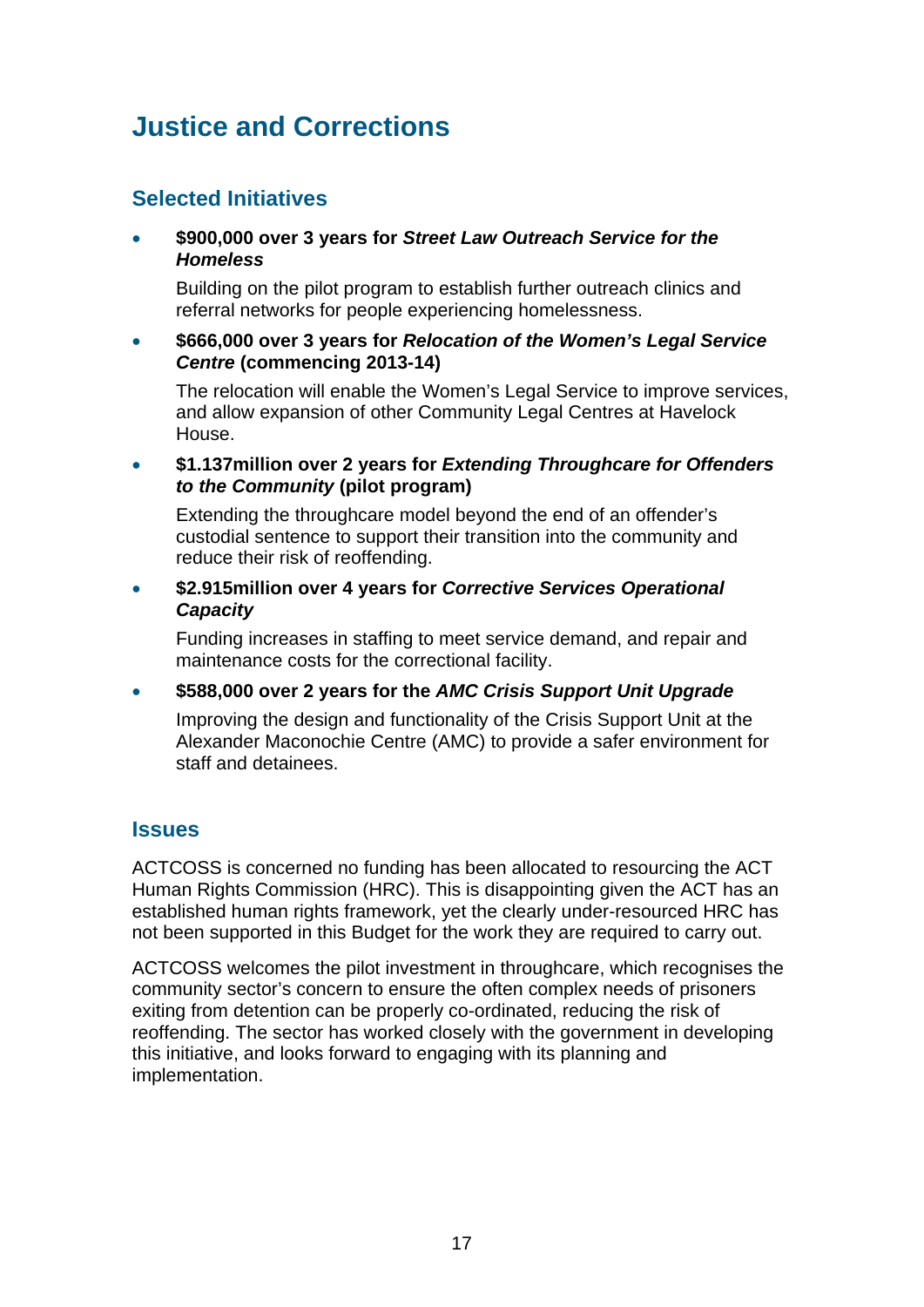The continuation of funding of Street Law is a timely recognition of the needs of people experiencing homelessness, who risk contact with the criminal justice system. While Street Law represents an investment in an early intervention approach, ACTCOSS is disappointed no funding or policy commitment has been made to Justice Reinvestment, despite the evidence this would reduce costs in the longer term.

No direct funding has been provided for the introduction of a needle and syringe program in the AMC, despite clear public health benefits. This risks the further spread of blood borne viruses in the prison, and into the general community as prisoners are released.

Significant new funding is provided for correctional staff and facilities maintenance, however, it appears no additional resources are directed at programs for prisoners, particularly women and prisoners with special needs. The current accommodation arrangements for women at AMC are problematic, and are hampering the delivery of programs to address identified needs.

The upgrade to the Crisis Support Unit is necessary to ensure safety of prisoners and staff, but it is unfortunate funding needs to be directed this way to a facility which is only 3 years old. This calls into question some of the initial design implementation for the AMC. It is hoped any further such upgrades are not at the expense of services to prisoners.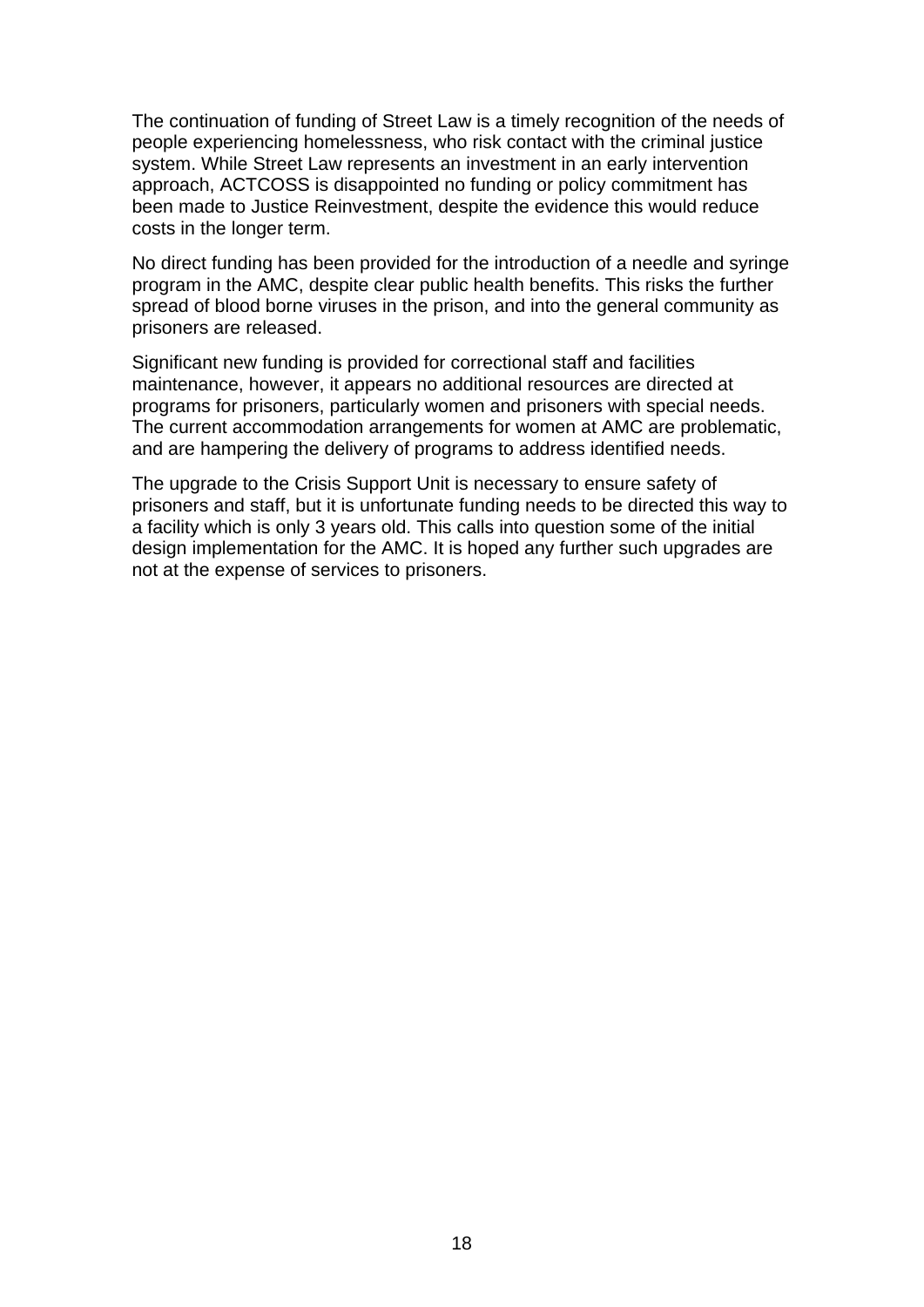## <span id="page-18-0"></span>**Health**

### **Selected Initiatives**

### **\$485,000 over 3 years for** *Grant for the Heart Foundation – Active Living in the ACT*

The Heart Foundation will build upon and promote the Active Living principles across the ACT. The Active Living program encourages initiatives in the built environment that support an active Canberra population and promotes the uptake of active living.

### **\$31.6million over 4 years for** *Growth in Demand for Acute Services*

This initiative will address general growth in demand for inpatient services at the Canberra Hopsital and Calvary Public Hospital. An additional 13 acute beds, 10 Hospital in the Home beds and an 8 bed Medi-Hotel will be provided at the Canberra Hospital. Calvary Public Hospital will have a further 7 general inpatient beds, 5 Hospital in the Home beds and a Community Midwifery Program.

### **\$6.6million over 4 years for** *Gunghalin Health Centre*

Additional centre resources will be provided to support a range of health services for all ages, including counselling, screening, treatment, therapy, community support, education and group programs.

### **\$4.2million over 4 years for** *Growth in Cancer Services*

This will expand outreach services to provide care at home or in less invasive environments such as outpatient and outreach clinics to maximise lifestyle outcomes for people with cancer.

### **\$300,000 over 3 years for** *Healthy Weight Action Plan*

This initiative supports a program of activities across the ACT to reduce rates of obesity. The trend towards high rates of unhealthy weight has been longstanding and has significant implications for the future health of ACT residents and demand for health services.

### **Issues**

ACTCOSS welcomes a number of initiatives in this year's Budget to improve health outcomes for Canberrans, including the Heart Foundation's Active Living in the ACT program, the Healthy Weight Action Plan and the Growth in Cancer Services.

While the Budget includes many welcome health initiatives, more can be done in the area of prevention to lessen the demand on acute health services, and better health outcomes can be achieved by spending allocated money in other ways. ACTCOSS continues to look for expansion in preventative and population health programs.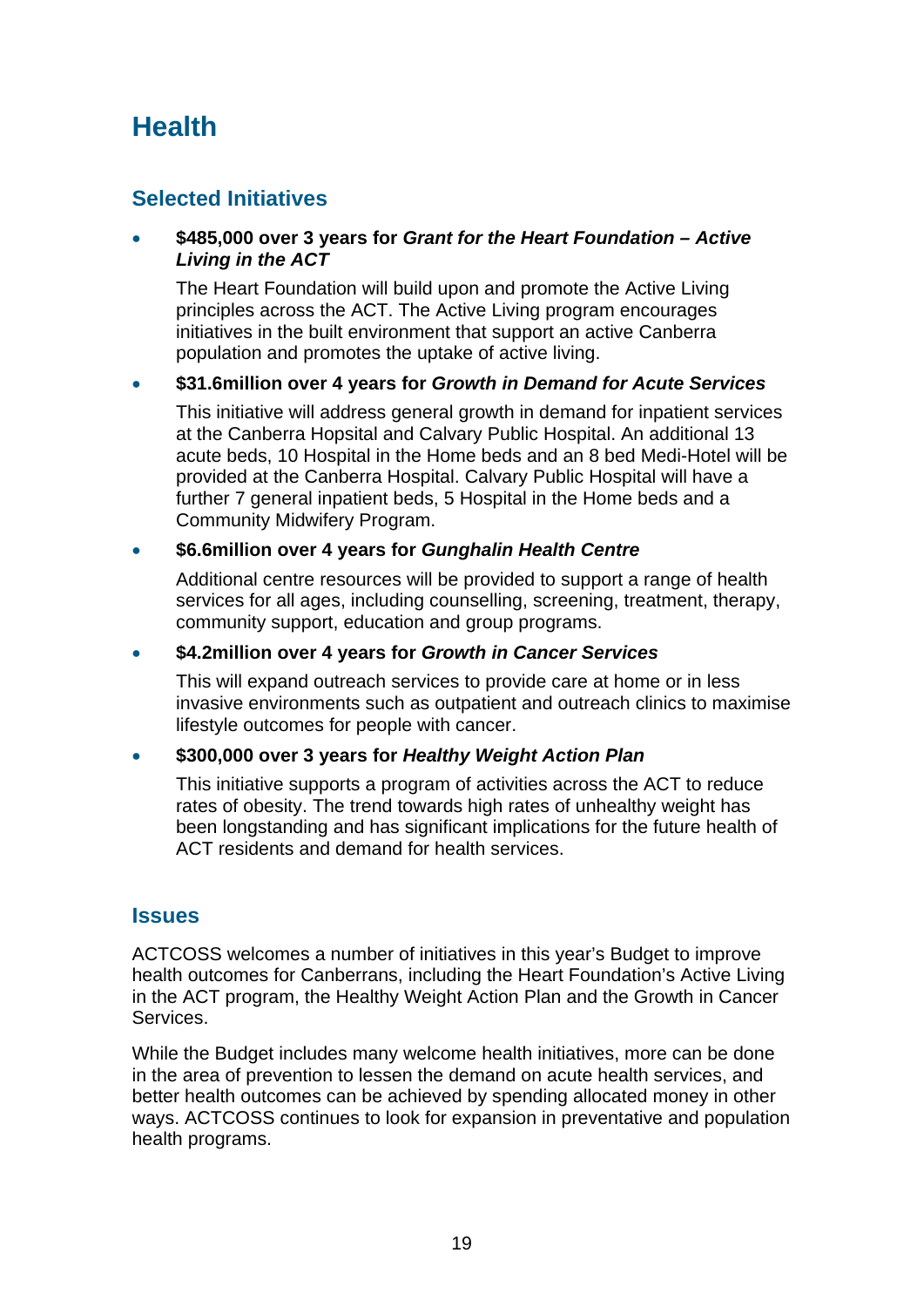It is disappointing no health funding has been allocated to Aboriginal and Torres Strait Islander health services, especially given the government's commitment to closing the gap in healthcare for Aboriginal and Torres Strait Islander peoples.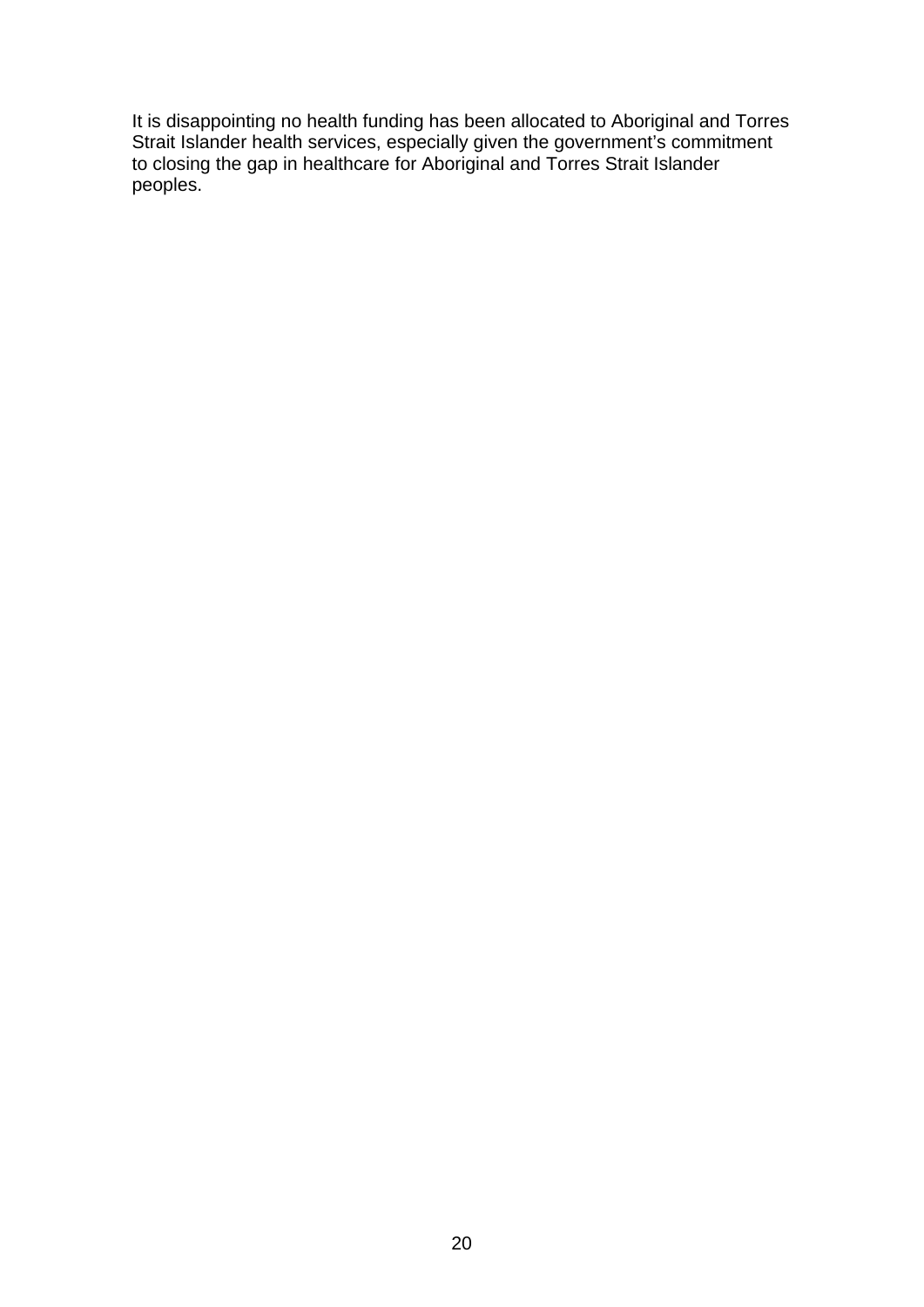## <span id="page-20-0"></span>**Alcohol, Tobacco and Other Drugs and Mental Health**

### **Selected Initiatives**

**\$4.2million over 4 years for** *Mental Health Growth* 

This initiative will increase the capacity to treat and develop post-traumatic stress prevention programs for newly arrived migrants and refugees, as well as expand on the current community mental health services.

 **\$2million for 1 year for** *Adult Secure Mental Health Unit (Finalising Design)* 

Funding to finalise the design of a Secure Mental Health Facility.

 **\$150,000 over 3 years for** *Enhanced Counselling and Volunteer Services* 

This initiative provides for a low-cost counselling service and for support and coordination of exisitng volunteer services provided by the A Gender Agenda organisation.

### **Issues**

Funding for A Gender Agenda's Enhanced Counselling and Volunteer Services is a welcomed initiative. Additionally, it is heartening to see over \$4million allocated to Mental Health Growth, which will increase capacity to treat and develop post-traumatic stress prevention programs for newly arrived migrants and refugees. While this growth funding targets areas of need, it does not address the broader lack of capacity to meet unmet demand in the community mental health sector.

Funding is provided to upgrade the Crisis Support Unit in the Alexander Maconochie Centre (AMC) and to finalise design of a Secure Mental Health Facility, however this does not detract from the reality that no adequate facility exists for the care of people with mental illness in the AMC, and mental health services for the population of AMC continue to be inadequate to meet need.

ACTCOSS is disappointed there has once again been no funding allocated specifically for major initiatives or explicit investment in the ACT Budget to alcohol, tobacco and other drugs (ATOD), despite the significant ATOD related harms in the ACT and the community, and the policy priority they have. The integration of mental health, justice health, and ATOD services into one funding item makes it difficult to assess whether these areas are increasing as a proportion of the budget.

There are a number of ATOD related initiatives such as the needle and syringe programs in the AMC and on the north side of Canberra, as well as the Alcohol Ignition Interlocks Program, among others, which are in need of funding to support vulnerable people in the Canberra community.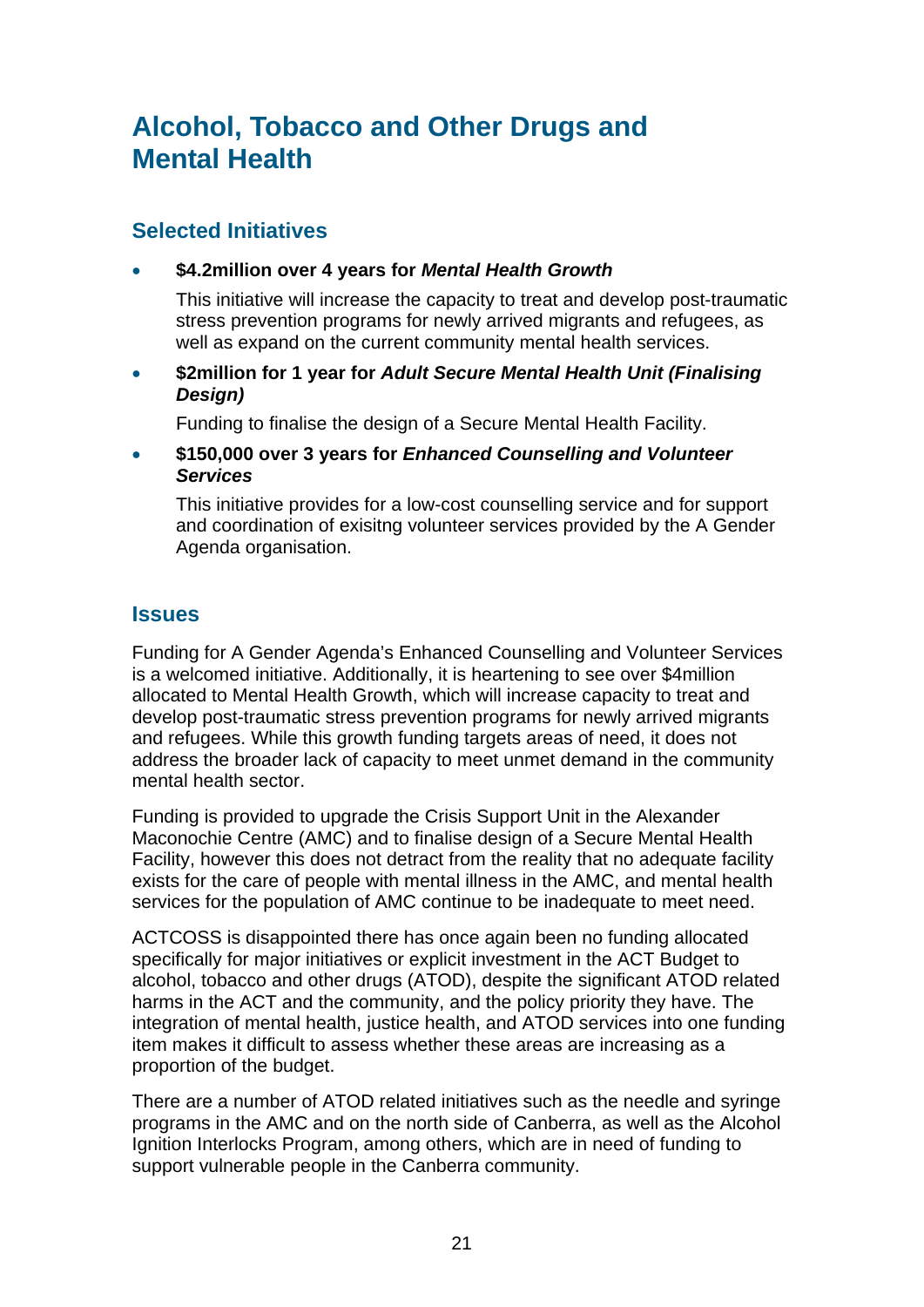## <span id="page-21-0"></span>**Children, Youth and Families**

### **Selected Initiatives**

### **\$15.36million over 3 years for** *Out of Home Care Costs*

This initiative will address the increasing number of children and young people in out of home care arrangements including residential care, kinship care and foster care.

### **\$5.492million over 4 years for** *Blueprint for Youth Justice*

This initiative provides specialised therapeutic services to support young people already in the youth justice system to overcome specific offending behaviours and a community-based mobile intensive support service.

### **\$5.346million over 4 years for** *Additional Positions for Care and Protection Services*

This initiative provides for additional care and protection staff.

#### **\$550,000 over 3 years for** *Strengthening Care and Protection Services*

This initiative will support further improvements in Care and Protection Services including systems development, professional development and practice improvement.

### **\$830,000 over 4 years for** *Attraction and Retention Initiative (Care and Protection)*

This agency funded initiative is part of a 5 year recruitment and retention plan to attract and retain frontline staff to Care and Protection Services.

### **\$1.647million over 2 years for** *Early Childhood Education and Care National Quality Framework Reforms*

This initiative will provide for the implementation of the reforms under the National Quality Agenda for Early Childhood Education and Care.

### **\$93,000 over 3 years for** *Early Childhood Playgroup Program*

This program will provide integrated, collaborative support to children to develop a positive start to life and through key life stages, enabling parents to establish stronger networks and be part of the community.

### **\$350,000 in 2012-13 for** *Civic Childcare Centre Feasibility Study*

A feasibility study will be undertaken to investigate the options for redeveloping the civic childcare centre, or relocating the centre.